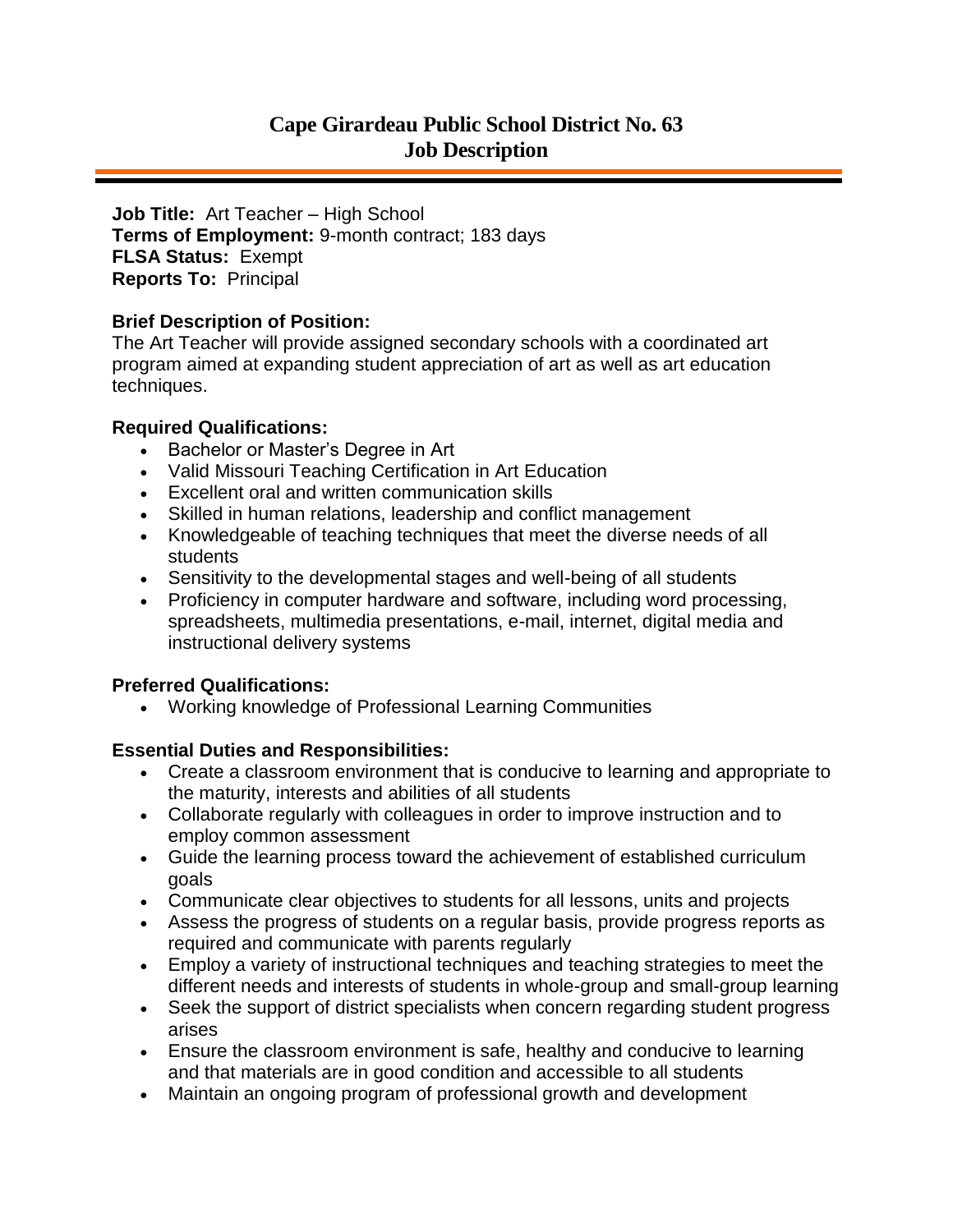Establish partnerships with the greater community as appropriate in support of the school's academic program

## **Hazards:**

For some buildings, stairs, chalk dust and exposure to communicable diseases may be a potential hazard. In science labs, there could be exposure to chemicals and fumes. Equipment that supports classroom instruction could be potentially hazardous under certain conditions. Travel between locations will cause exposure to hazardous driving and walking conditions.

### **Physical Demands/Environmental Factors:**

- Ability to work in a climate controlled building, as well as in inclement weather.
- Ability to stand, walk, and move around for long periods of time.
- Ability to see and read, with or without vision aids, a computer screen and printed matter, and to distinguish colors.
- Sufficient hearing to understand speech at normal room levels, and to hear and understand speech on the telephone.
- Manual dexterity to operate a telephone and enter data into a computer using both hands.
- Ability to communicate, effectively and efficiently with sufficient volume to be heard in normal conversation, on the telephone, and addressing groups.
- Ability to exert up to 30 pounds of force to lift, carry, push, pull, or otherwise move objects.
- Ability to lift, bend, stoop, pull, grasp, and carry a variety of objects of different shapes and sizes.

The above statements are intended to describe the general purpose and responsibilities assigned to this job and are not intended to represent an exhaustive list of all responsibilities, duties, and skills that may be required. The Board of Education and Administration and/or supervisor have the right to add or change duties at any time.

This job description supersedes all prior job descriptions for this position as well as rescinding all past and present job descriptions that do not reflect the current requirements of this position.

| Approved by: | Jate <sup>.</sup> |
|--------------|-------------------|
|--------------|-------------------|

Reviewed by: \_\_\_\_\_\_\_\_\_\_\_\_\_\_\_\_\_\_\_\_\_\_\_\_\_\_\_\_\_\_\_\_\_\_ Date: \_\_\_\_\_\_\_\_\_\_\_\_\_

Human Resource Coordinator